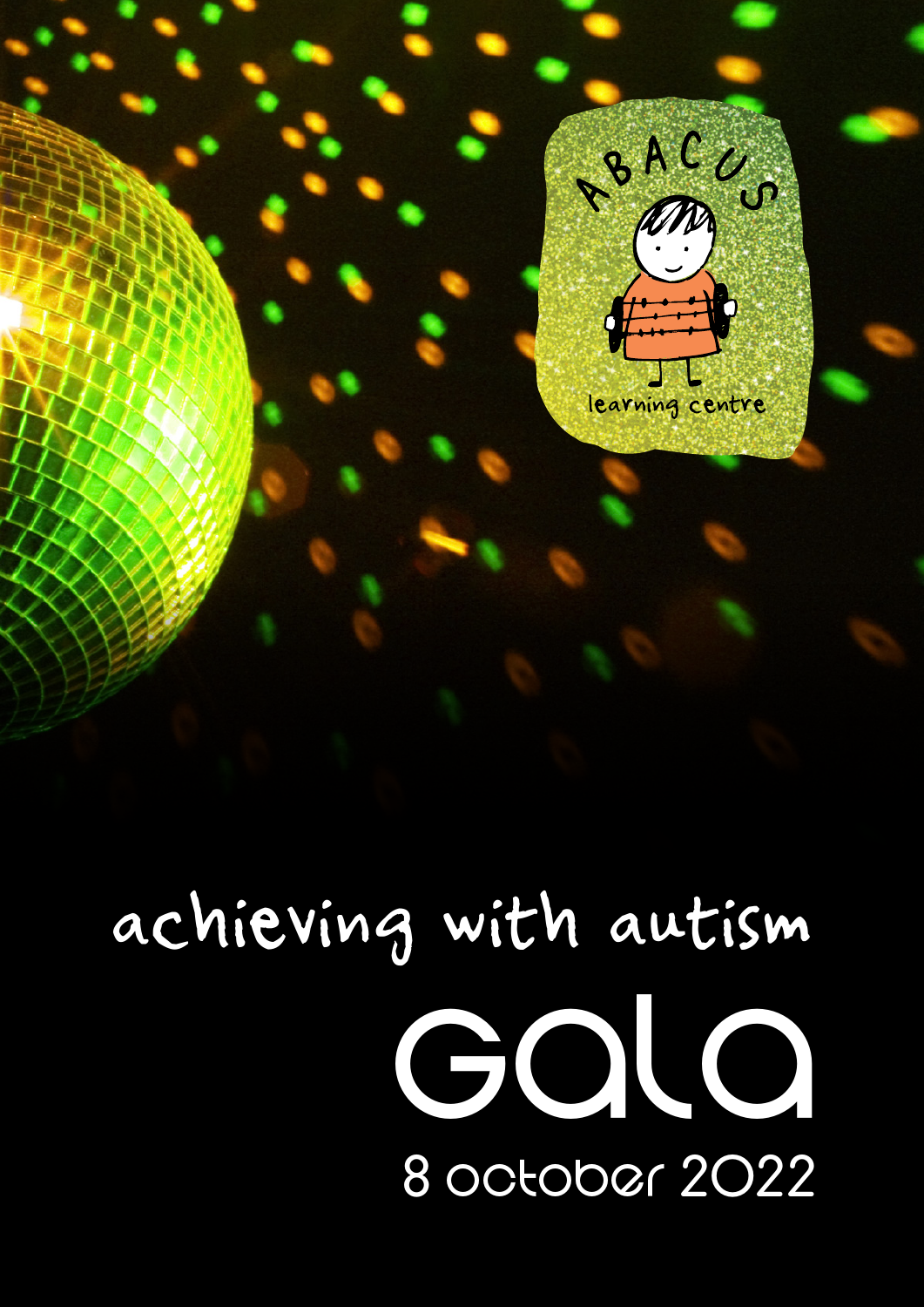# Be part of something amazing



Since 2008, families have travelled from all-over Melbourne to access the centre-based autism services provided by Abacus Learning Centre.



# Delivering outcomes for autistic children

The benefits of providing crucial therapy at a young age are based on extensive clinical experience and research. The team at Abacus focus on improving a child's ability to more effectively learn in social and educational settings.



#### Playful with a purpose

Ensuring every child has fun and is motivated to learn is a key element of each tailored program designed to meet the needs of the individual student and their families.



### Helping more autistic people connect, communicate and learn

Demand for autism services continues to grow and Abacus hopes to expand and develop more centres to continue making a positive and widespread impact on the lives of autistic people.



# Registered charity and for-purpose organisation

Abacus relies on the generosity and kindness of the wider community to donate and contribute to the centres through fundraising, in-kind support, bequests and grants.



#### Ensuring the ongoing success of the centre

Since 2013, the 'Achieving with Autism' Gala Dinner has been pivotal in helping raise much-needed funds. Throughout the evening, supporters enjoy the fine food, auctions, raffle draw and entertainment whilst celebrating the achievements of the centre.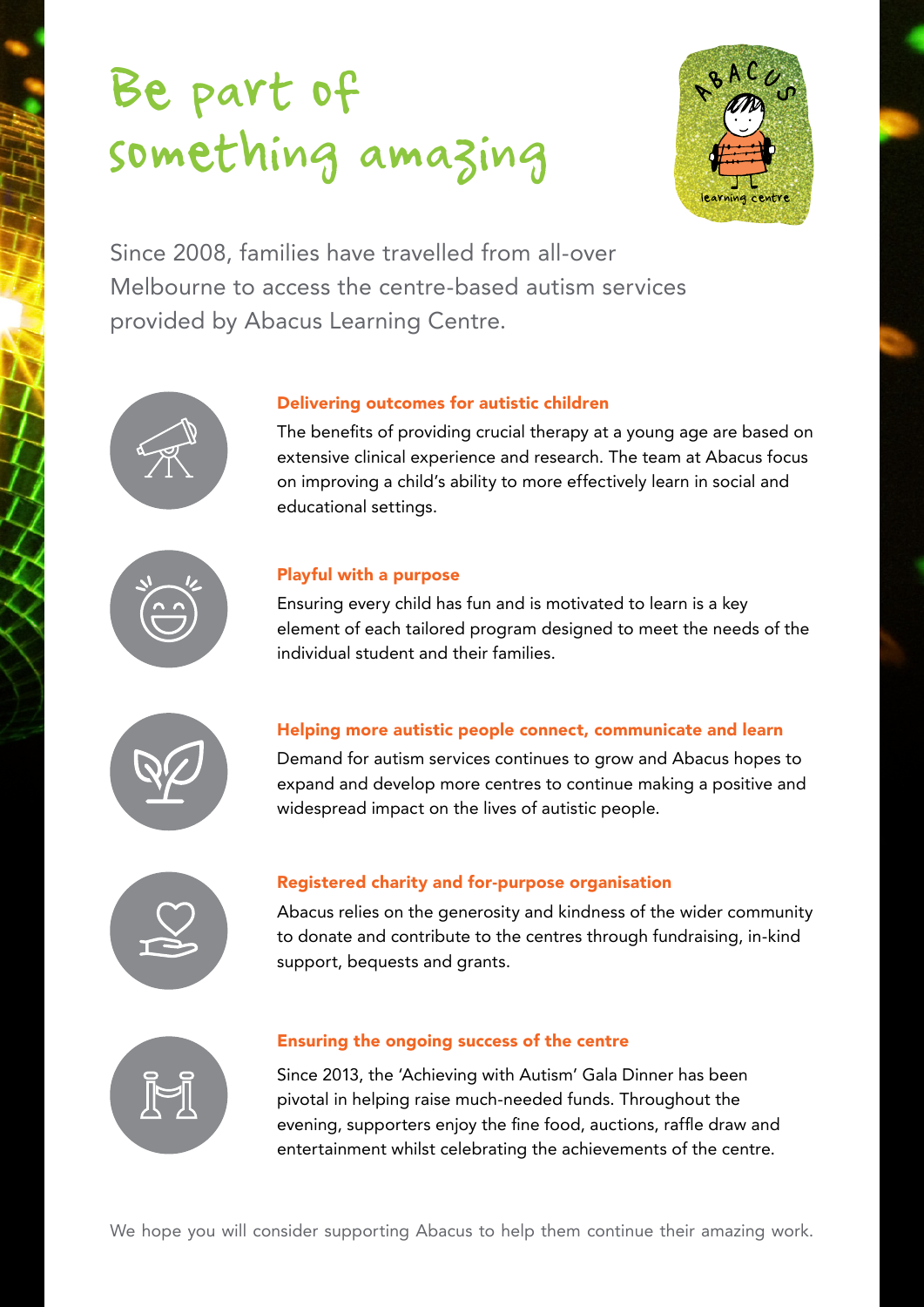# An event four years in the making



After two postponements, Abacus are proud to announce the biennial 'Achieving with Autism' Gala Dinner will be held on Saturday 8 October 2022 at 7pm.



Following the sold-out event in 2018, this year's event will be held at the Southern Golf Club, Corner Lower Dandenong and Springvale Road, Keysborough.





# Melbourne's premier live 5-piece band

Easy Street always deliver an exciting and mesmerising performance with a mix of classic and latest hits.





# Live Auction, Ballot Bidding and Raffle Draw

Helping Hand Group and Abacus are pleased to offer guests an opportunity to bid/win a range of unique holidays, money-can't-buy experiences, artwork, memorabilia and more.



Invite family, friends, staff and clients to join in the fun while supporting an amazing cause.



includes a two-course meal, four-hour drinks package and a great night-out.

\*please note: booking and payment processing fees apply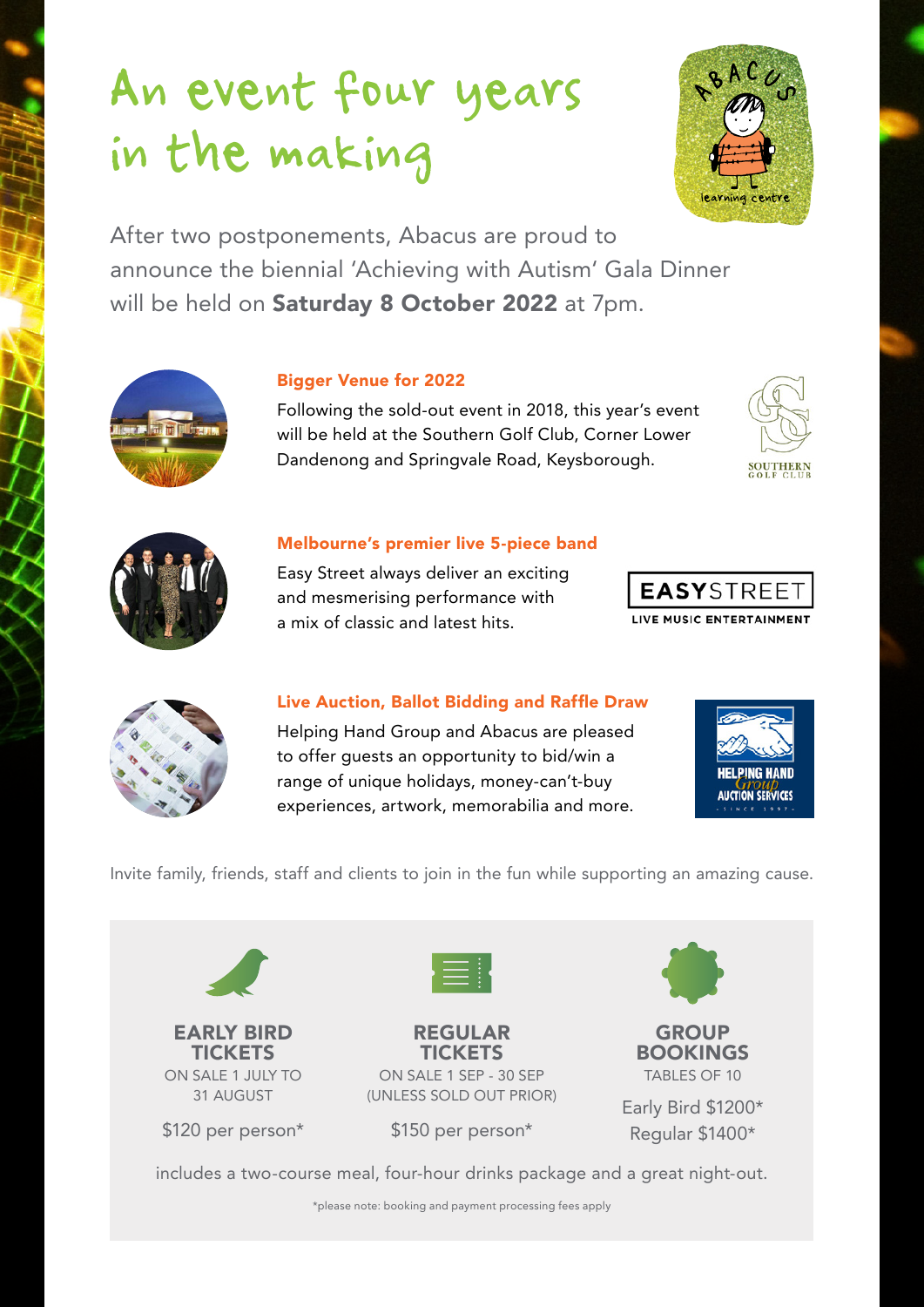# Helping promote your business helps Abacus



The 'Achieving with Autism' Gala also presents an opportunity for businesses to contribute to this signature event and play an important role in the growth of the centre.



# Advertising in the Event Program

Help raise your company profile by advertising in the full-colour printed event program which will be given to all guests. *See booking form on the next page for further details.*



# Donations of Goods and/or Services

Abacus welcomes contributions that may be used to help raise funds for the centre. Items supplied can be displayed on the night and included in either the auction, ballot bidding or raffle draw.



# Consider becoming a Major Sponsor

By offering to sponsor this event and become an official partner you will be included on all event materials and activities for the dinner. *Please contact the centre to negotiate a tailored sponsorship package for your organisation.*

Abacus would be delighted to create long-lasting partnerships at this important event.

Benefits of your contribution include:

- Exposure to guests including families of past and present students, staff and VIPs such as key stakeholders and business leaders.
- Your logo can be featured in electronic event publicity such as the Abacus website, social media pages and in a scrolling AV presentation on the night.
- Major sponsors can also negotiate additional presence at the event such as banner displays, product/collateral on tables, article in newsletter, presentations, etc.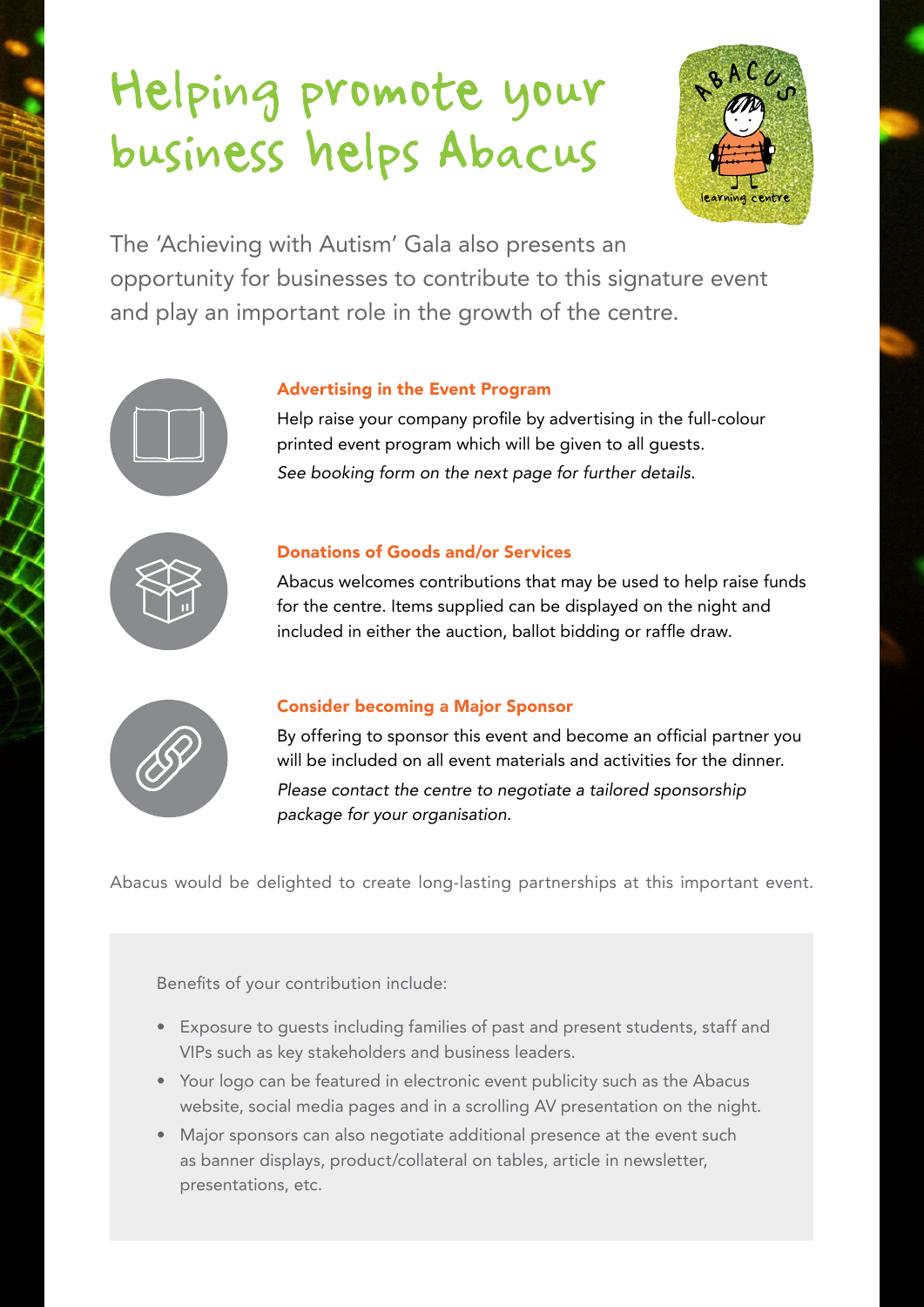# Program Advertising Booking Form



Please submit booking form and finished artwork by no later than FRIDAY 2 SEPTEMBER 2022 to Abacus Marketing & Design Consultant, Kylie Coad via email coaddesign@optusnet.com.au

| <b>Contact Name:</b> |                |
|----------------------|----------------|
| <b>Company Name:</b> | ABN:           |
| <b>Address:</b>      |                |
| Suburb:              | Postcode:      |
| <b>Phone:</b>        | <b>Mobile:</b> |
| Email:               |                |

| <b>HALF PAGE</b><br><b>QUARTER PAGE</b> | <b>FULL PAGE</b> | Please note:<br>Artwork specifications<br>will be supplied upon<br>receipt of booking form |
|-----------------------------------------|------------------|--------------------------------------------------------------------------------------------|
|-----------------------------------------|------------------|--------------------------------------------------------------------------------------------|

# BOOKING DETAILS

| Quarter Page | H 74.25mm x W 210mm + 5mm bleed      | \$250 |
|--------------|--------------------------------------|-------|
| Half Page    | H 148.5mm x W 210mm + 5mm bleed      | \$500 |
| Full Page    | H 297mm $\times$ W 210mm + 5mm bleed | \$750 |
|              | <b>TOTAL</b>                         |       |

Card Number

### PAYMENT DETAILS

• EFT (send receipt with this form) **BSB** 633 000 Account No 149880593

• Credit Card - VISA or Mastercard

|                    | Security Code (CVV) three digits on back of card<br><b>Expiry Date</b> |  |  |  |  |  |  |  |  |  |  |  |  |
|--------------------|------------------------------------------------------------------------|--|--|--|--|--|--|--|--|--|--|--|--|
|                    |                                                                        |  |  |  |  |  |  |  |  |  |  |  |  |
|                    |                                                                        |  |  |  |  |  |  |  |  |  |  |  |  |
| Name of cardholder |                                                                        |  |  |  |  |  |  |  |  |  |  |  |  |
| Signed             |                                                                        |  |  |  |  |  |  |  |  |  |  |  |  |

Please note: Payment receipt will be forwarded once your booking form is received and processed by the Abacus Learning Centre Accounts Department.

Your support will help Abacus Learning Centre grow and continue making a difference.